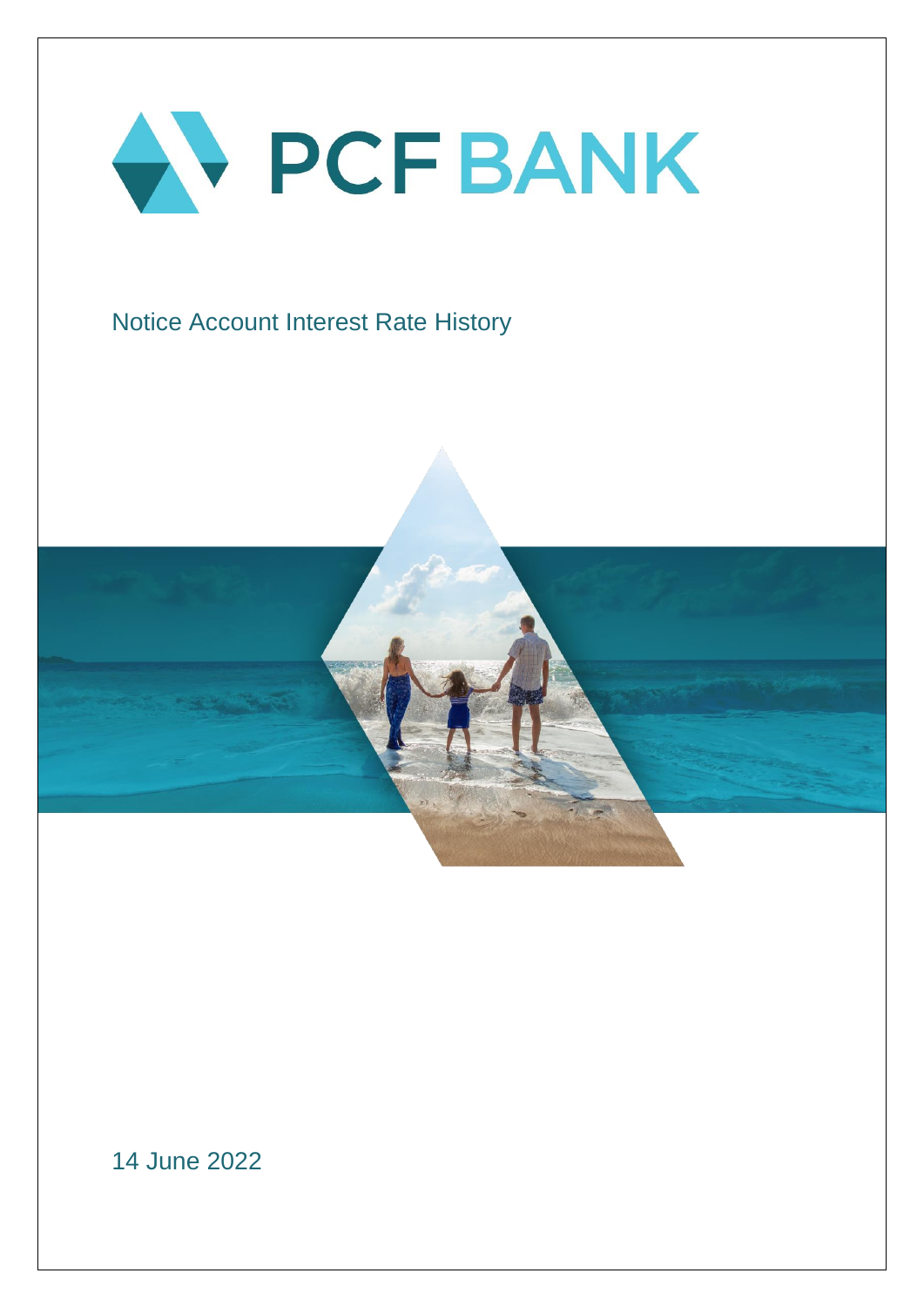# 100 Day Notice Accounts

## **Issue 1**

| <b>Date Rate</b><br><b>Effective From</b> | <b>Date Rate Effective</b><br>Τo | Gross/AER<br>Variable Interest | <b>Min</b><br><b>Balance</b> | <b>Max</b><br><b>Balance</b> |
|-------------------------------------------|----------------------------------|--------------------------------|------------------------------|------------------------------|
| 18/07/2017                                | 25/07/2017                       | 1.25%                          | £1,000                       | £250,000                     |
| 26/07/2017                                | 01/08/2017                       | 1.37%                          | £1,000                       | £250,000                     |
| 02/08/2017                                | 30/04/2018                       | 1.45%                          | £1,000                       | £250,000                     |
| 01/05/2018                                | 13/08/2018                       | 1.55%                          | £1,000                       | £250,000                     |
| 14/08/2018                                | 24/02/2019                       | 1.70%                          | £1,000                       | £250,000                     |
| 25/02/2019                                | 25/06/2020                       | 1.80%                          | £1,000                       | £250,000                     |
| 26/06/2020                                | 29/10/2020                       | 1.55%                          | £1,000                       | £250,000                     |
| 30/10/2020                                | 28/03/2021                       | 1.00%                          | £1,000                       | £250,000                     |
| 29/03/2021                                | 06/06/2021                       | 0.75%                          | £1,000                       | £250,000                     |
| 07/06/2021                                | 22/04/2022                       | 0.50%                          | £1,000                       | £250,000                     |
| 22/04/2022                                | <b>Current Rate</b>              | 0.75%                          | £1,000                       | £250,000                     |

## **Issue 2**

| Date Rate<br><b>Effective From</b> | <b>Date Rate Effective</b><br>To | Gross/AER<br>Variable Interest | Min<br><b>Balance</b> | <b>Max</b><br><b>Balance</b> |
|------------------------------------|----------------------------------|--------------------------------|-----------------------|------------------------------|
|                                    |                                  |                                |                       |                              |
| 26/07/2017                         | 01/08/2017                       | 1.37%                          | £1,000                | £250,000                     |
| 02/08/2017                         | 30/04/2018                       | 1.45%                          | £1,000                | £250,000                     |
| 01/05/2018                         | 13/08/2018                       | 1.55%                          | £1,000                | £250,000                     |
| 14/08/2018                         | 24/02/2019                       | 1.70%                          | £1,000                | £250,000                     |
| 25/02/2019                         | 25/06/2020                       | 1.80%                          | £1,000                | £250,000                     |
| 26/06/2020                         | 29/10/2020                       | 1.55%                          | £1,000                | £250,000                     |
| 30/10/2020                         | 28/03/2021                       | 1.00%                          | £1,000                | £250,000                     |
| 29/03/2021                         | 06/06/2021                       | 0.75%                          | £1,000                | £250,000                     |
| 07/06/2021                         | 22/04/2022                       | 0.50%                          | £1,000                | £250,000                     |
| 22/04/2022                         | <b>Current Rate</b>              | 0.75%                          | £1,000                | £250,000                     |

| Date Rate<br><b>Effective From</b> | <b>Date Rate Effective</b><br>Τo | Gross/AER<br>Variable Interest | <b>Min</b><br><b>Balance</b> | Max<br><b>Balance</b> |
|------------------------------------|----------------------------------|--------------------------------|------------------------------|-----------------------|
| 02/08/2017                         | 02/08/2017                       | 1.37%                          | £1,000                       | £250,000              |
| 02/08/2017                         | 30/04/2018                       | 1.45%                          | £1,000                       | £250,000              |
| 01/05/2018                         | 13/08/2018                       | 1.55%                          | £1,000                       | £250,000              |
| 14/08/2018                         | 24/02/2019                       | 1.70%                          | £1,000                       | £250,000              |
| 25/02/2019                         | 25/06/2020                       | 1.80%                          | £1,000                       | £250,000              |
| 26/06/2020                         | 29/10/2020                       | 1.55%                          | £1,000                       | £250,000              |
| 30/10/2020                         | 28/03/2021                       | 1.00%                          | £1,000                       | £250,000              |
| 29/03/2021                         | 06/06/2021                       | 0.75%                          | £1,000                       | £250,000              |
| 07/06/2021                         | 22/04/2022                       | 0.50%                          | £1,000                       | £250,000              |
| 22/04/2022                         | <b>Current Rate</b>              | 0.75%                          | £1,000                       | £250,000              |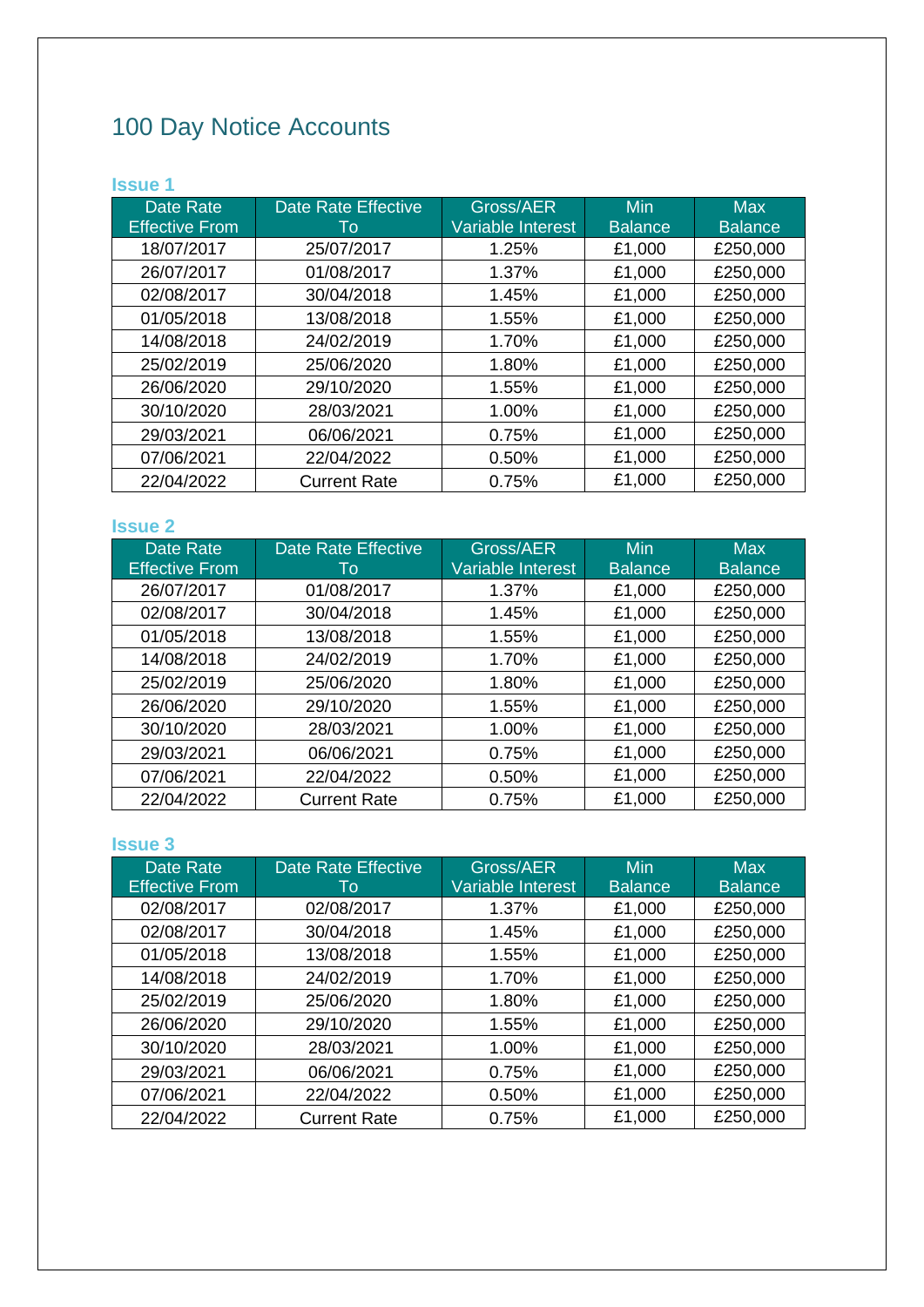## **Issue 4**

| Date Rate             | <b>Date Rate Effective</b> | Gross/AER         | Min            | <b>Max</b>     |
|-----------------------|----------------------------|-------------------|----------------|----------------|
| <b>Effective From</b> | Τo                         | Variable Interest | <b>Balance</b> | <b>Balance</b> |
| 02/08/2017            | 30/04/2018                 | 1.45%             | £1,000         | £250,000       |
| 01/05/2018            | 13/08/2018                 | 1.55%             | £1,000         | £250,000       |
| 14/08/2018            | 24/02/2019                 | 1.70%             | £1,000         | £250,000       |
| 25/02/2019            | 25/06/2020                 | 1.80%             | £1,000         | £250,000       |
| 26/06/2020            | 29/10/2020                 | 1.55%             | £1,000         | £250,000       |
| 30/10/2020            | 28/03/2021                 | 1.00%             | £1,000         | £250,000       |
| 29/03/2021            | 06/06/2021                 | 0.75%             | £1,000         | £250,000       |
| 07/06/2021            | 22/04/2022                 | 0.50%             | £1,000         | £250,000       |
| 22/04/2022            | <b>Current Rate</b>        | 0.75%             | £1,000         | £250,000       |

## **Issue 5**

| Date Rate<br><b>Effective From</b> | <b>Date Rate Effective</b><br>To | Gross/AER<br>Variable Interest | <b>Min</b><br><b>Balance</b> | <b>Max</b><br><b>Balance</b> |
|------------------------------------|----------------------------------|--------------------------------|------------------------------|------------------------------|
| 01/05/2018                         | 13/08/2018                       | 1.55%                          | £1,000                       | £250,000                     |
| 14/08/2018                         | 24/02/2019                       | 1.70%                          | £1,000                       | £250,000                     |
| 25/02/2019                         | 25/06/2020                       | 1.80%                          | £1,000                       | £250,000                     |
| 26/06/2020                         | 29/10/2020                       | 1.55%                          | £1,000                       | £250,000                     |
| 30/10/2020                         | 28/03/2021                       | 1.00%                          | £1,000                       | £250,000                     |
| 29/03/2021                         | 06/06/2021                       | 0.75%                          | £1,000                       | £250,000                     |
| 07/06/2021                         | 22/04/2022                       | 0.50%                          | £1,000                       | £250,000                     |
| 22/04/2022                         | <b>Current Rate</b>              | 0.75%                          | £1,000                       | £250,000                     |

#### **Issue 6**

| Date Rate             | <b>Date Rate Effective</b> | Gross/AER         | Min            | Max            |
|-----------------------|----------------------------|-------------------|----------------|----------------|
| <b>Effective From</b> | To                         | Variable Interest | <b>Balance</b> | <b>Balance</b> |
| 14/08/2018            | 24/02/2019                 | 1.70%             | £1,000         | £250,000       |
| 25/02/2019            | 25/06/2020                 | 1.80%             | £1,000         | £250,000       |
| 26/06/2020            | 29/10/2020                 | 1.55%             | £1,000         | £250,000       |
| 30/10/2020            | 28/03/2021                 | 1.00%             | £1,000         | £250,000       |
| 29/03/2021            | 06/06/2021                 | 0.75%             | £1,000         | £250,000       |
| 07/06/2021            | 22/04/2022                 | 0.50%             | £1,000         | £250,000       |
| 22/04/2022            | <b>Current Rate</b>        | 0.75%             | £1,000         | £250,000       |

| Date Rate<br><b>Effective From</b> | <b>Date Rate Effective</b><br>To | Gross/AER<br>Variable Interest | Min<br><b>Balance</b> | Max<br><b>Balance</b> |
|------------------------------------|----------------------------------|--------------------------------|-----------------------|-----------------------|
| 25/02/2019                         | 25/06/2020                       | 1.80%                          | £1,000                | £250,000              |
| 26/06/2020                         | 29/10/2020                       | 1.55%                          | £1,000                | £250,000              |
| 30/10/2020                         | 28/03/2021                       | 1.00%                          | £1,000                | £250,000              |
| 29/03/2021                         | 06/06/2021                       | 0.75%                          | £1,000                | £250,000              |
| 07/06/2021                         | 22/04/2022                       | 0.50%                          | £1,000                | £250,000              |
| 22/04/2022                         | <b>Current Rate</b>              | 0.75%                          | £1,000                | £250,000              |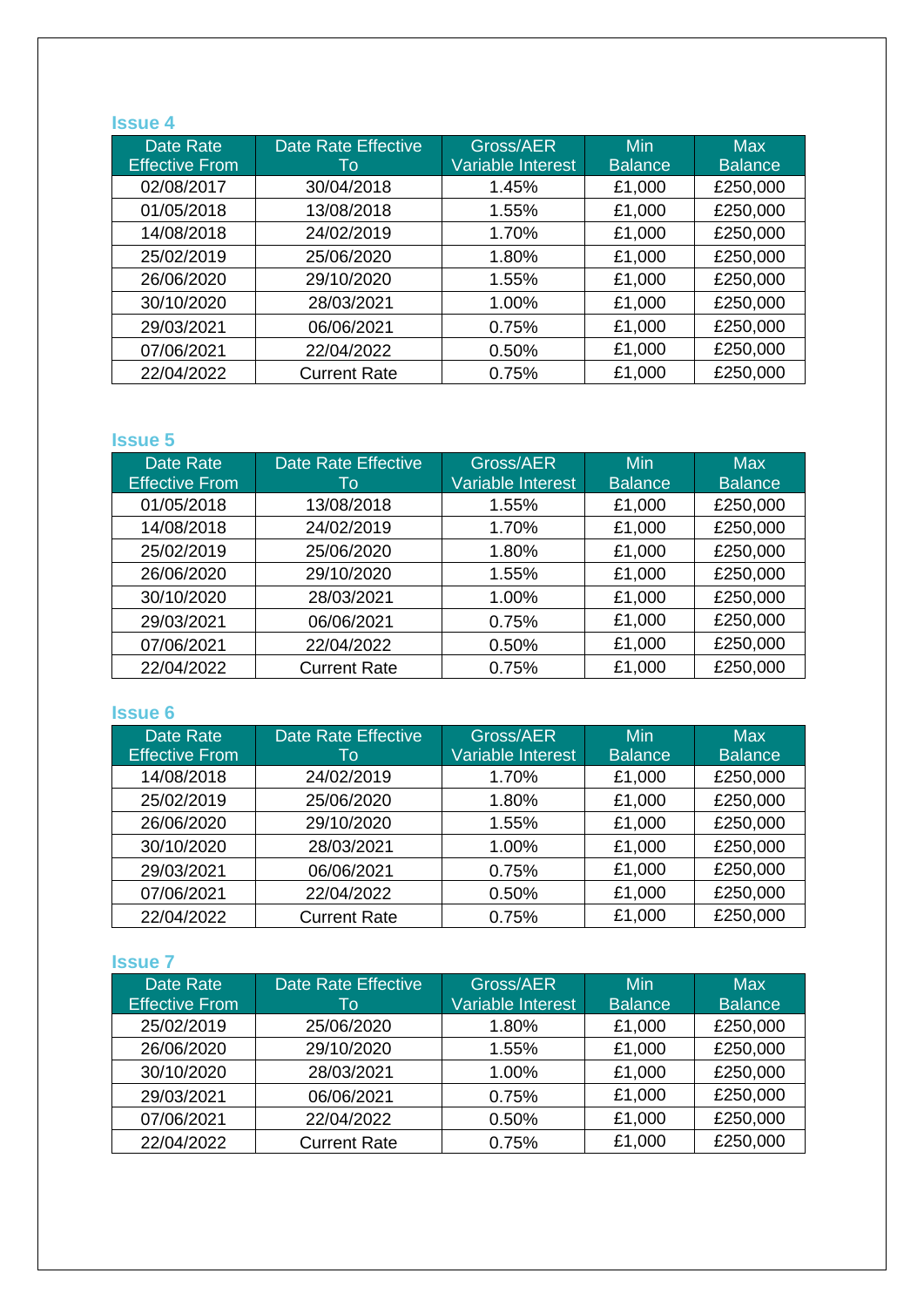## **Issue 8**

| Date Rate<br><b>Effective From</b> | <b>Date Rate Effective</b><br>To | Gross/AER<br>Variable Interest | Min<br><b>Balance</b> | Max<br><b>Balance</b> |
|------------------------------------|----------------------------------|--------------------------------|-----------------------|-----------------------|
| 26/06/2020                         | 29/10/2020                       | 1.55%                          | £1,000                | £250,000              |
| 30/10/2020                         | 28/03/2021                       | 1.00%                          | £1,000                | £250,000              |
| 29/03/2021                         | 06/06/2021                       | 0.75%                          | £1,000                | £250,000              |
| 07/06/2021                         | 22/04/2022                       | 0.50%                          | £1,000                | £250,000              |
| 22/04/2022                         | <b>Current Rate</b>              | 0.75%                          | £1,000                | £250,000              |

#### **Issue 9**

| Date Rate<br><b>Effective From</b> | Date Rate Effective<br>To | Gross/AER<br>Variable Interest | Min.<br><b>Balance</b> | Max<br><b>Balance</b> |
|------------------------------------|---------------------------|--------------------------------|------------------------|-----------------------|
| 30/10/2020                         | 28/03/2021                | $1.00\%$                       | £1,000                 | £250,000              |
| 29/03/2021                         | 06/06/2021                | 0.75%                          | £1,000                 | £250,000              |
| 07/06/2021                         | 22/04/2022                | 0.50%                          | £1,000                 | £250,000              |
| 22/04/2022                         | <b>Current Rate</b>       | 0.75%                          | £1,000                 | £250,000              |

## **Issue 10**

| 'Date Rate i<br><b>Effective From</b> | Date Rate Effective<br>Tо | Gross/AER<br>Variable Interest | Min<br><b>Balance</b> | Max<br><b>Balance</b> |
|---------------------------------------|---------------------------|--------------------------------|-----------------------|-----------------------|
| 29/03/2021                            | 06/06/2021                | 0.75%                          | £1,000                | £250,000              |
| 07/06/2021                            | 22/04/2022                | $0.50\%$                       | £1,000                | £250,000              |
| 22/04/2022                            | <b>Current Rate</b>       | 0.75%                          | £1,000                | £250,000              |

#### **Issue 11**

| Date Rate<br><b>Effective From</b> | ∣Date Rate Effective '<br>TO. | Gross/AER<br>'Variable <sup>-</sup> Interest. | Min<br><b>Balance</b> | Max<br><b>Balance</b> |
|------------------------------------|-------------------------------|-----------------------------------------------|-----------------------|-----------------------|
| 07/06/2021                         | 22/04/2022                    | $0.50\%$                                      | £1,000                | £250,000              |
| 22/04/2022                         | <b>Current Rate</b>           | 0.75%                                         | £1,000                | £250,000              |

## **Issue 13**

| Date Rate             | Date Rate Effective \ | Gross/AER         | Min            | Max            |
|-----------------------|-----------------------|-------------------|----------------|----------------|
| <b>Effective From</b> | Гo                    | Variable Interest | <b>Balance</b> | <b>Balance</b> |
| 05/05/2022            | Current Rate          | 1.53%             | £1,000         | £85,000        |

| Date Rate             | Date Rate Effective | Gross/AER         | Min            | Max            |
|-----------------------|---------------------|-------------------|----------------|----------------|
| <b>Effective From</b> | l o                 | Variable Interest | <b>Balance</b> | <b>Balance</b> |
| 14/06/2022            | Current Rate        | 1.63%             | £1,000         | £85,000        |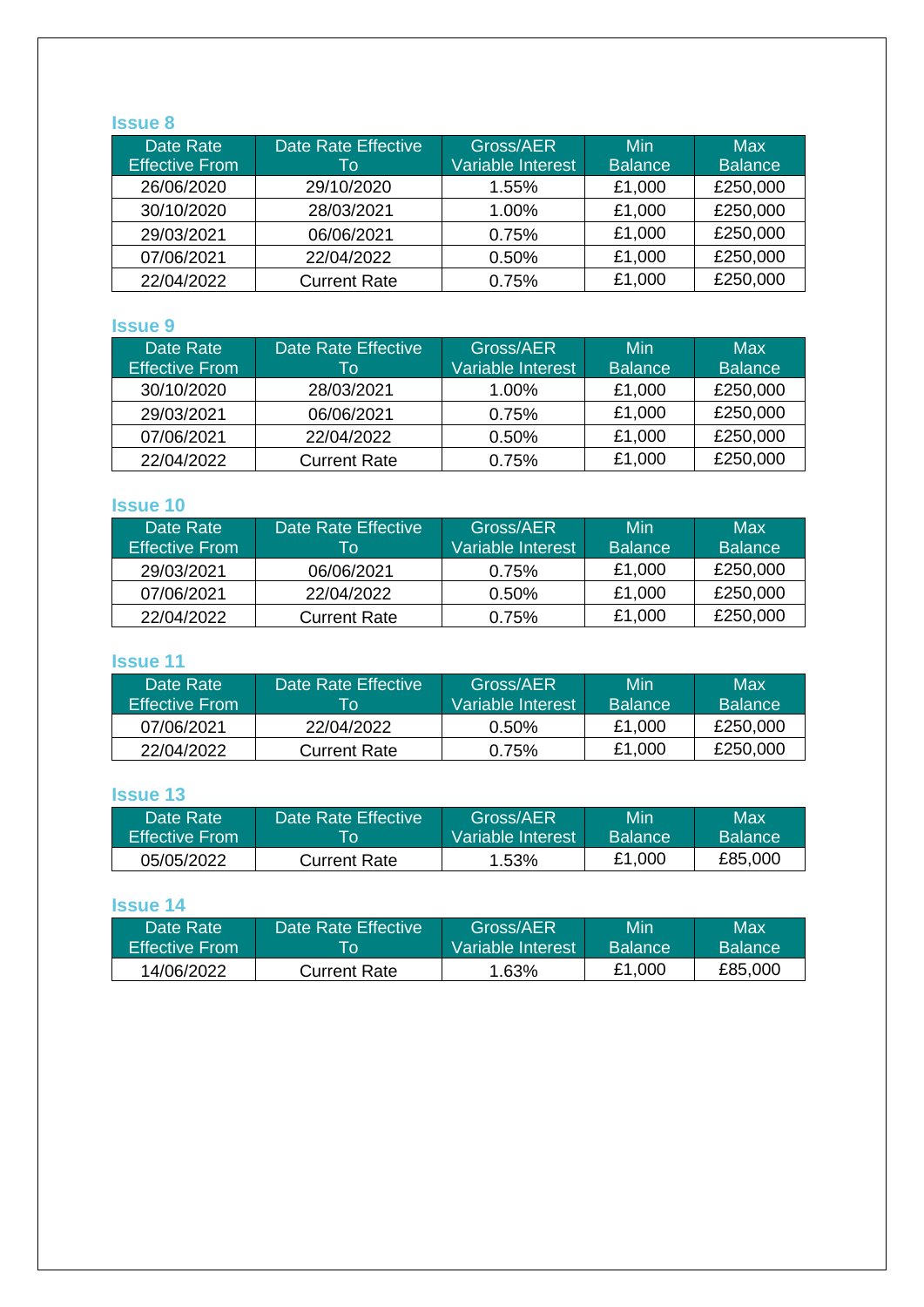## 180 Day Notice Accounts

## **Issue 1**

| Date Rate<br><b>Effective From</b> | Date Rate Effective<br>To | Gross/AER<br>Variable Interest | Min<br><b>Balance</b> | Max<br>Balance |
|------------------------------------|---------------------------|--------------------------------|-----------------------|----------------|
| 30/08/2018                         | 02/11/2020                | 1.85%                          | £1,000                | £250,000       |
| 03/11/2020                         | 17/01/2021                | 1.55%                          | £1,000                | £250,000       |
| 18/01/2021                         | 14/06/2021                | 1.05%                          | £1,000                | £250,000       |
| 15/06/2021                         | 24/08/2021                | 0.80%                          | £1,000                | £250,000       |
| 25/08/2021                         | 22/04/2022                | 0.55%                          | £1,000                | £250,000       |
| 22/04/2022                         | <b>Current Rate</b>       | 0.80%                          | £1,000                | £250,000       |

## **Issue 2**

| Date Rate<br><b>Effective From</b> | <b>Date Rate Effective</b><br>To | Gross/AER<br>Variable Interest | Min<br><b>Balance</b> | Max<br><b>Balance</b> |
|------------------------------------|----------------------------------|--------------------------------|-----------------------|-----------------------|
| 03/11/2020                         | 17/01/2021                       | 1.55%                          | £1,000                | £250,000              |
| 18/01/2021                         | 14/06/2021                       | 1.05%                          | £1,000                | £250,000              |
| 15/06/2021                         | 24/08/2021                       | 0.80%                          | £1,000                | £250,000              |
| 25/08/2021                         | 22/04/2022                       | 0.55%                          | £1,000                | £250,000              |
| 22/04/2022                         | <b>Current Rate</b>              | 0.80%                          | £1,000                | £250,000              |

## **Issue 3**

| Date Rate<br><b>Effective From</b> | Date Rate Effective<br>To | Gross/AER<br>Variable Interest | Min<br>Balance | Max<br><b>Balance</b> |
|------------------------------------|---------------------------|--------------------------------|----------------|-----------------------|
| 18/01/2021                         | 14/06/2021                | $1.05\%$                       | £1,000         | £250,000              |
| 15/06/2021                         | 24/08/2021                | 0.80%                          | £1,000         | £250,000              |
| 25/08/2021                         | 22/04/2022                | 0.55%                          | £1,000         | £250,000              |
| 22/04/2022                         | <b>Current Rate</b>       | 0.80%                          | £1,000         | £250,000              |

## **Issue 4**

| Date Rate<br><b>Effective From</b> | Date Rate Effective<br>Tо | Gross/AER<br>Variable Interest | Min<br><b>Balance</b> | Max<br><b>Balance</b> |
|------------------------------------|---------------------------|--------------------------------|-----------------------|-----------------------|
|                                    |                           |                                |                       |                       |
| 15/06/2021                         | 24/08/2021                | $0.80\%$                       | £1,000                | £250,000              |
| 25/08/2021                         | 22/04/2022                | $0.55\%$                       | £1,000                | £250,000              |
| 22/04/2022                         | <b>Current Rate</b>       | $0.80\%$                       | £1,000                | £250,000              |

| Date Rate<br><b>Effective From</b> | Date Rate Effective \<br>l o | Gross/AER<br>Variable Interest | Min<br><b>Balance</b> | Max<br><b>Balance</b> |
|------------------------------------|------------------------------|--------------------------------|-----------------------|-----------------------|
| 25/08/2021                         | 22/04/2022                   | $0.55\%$                       | £1.000                | £250,000              |
| 22/04/2022                         | <b>Current Rate</b>          | $0.80\%$                       | £1,000                | £250,000              |